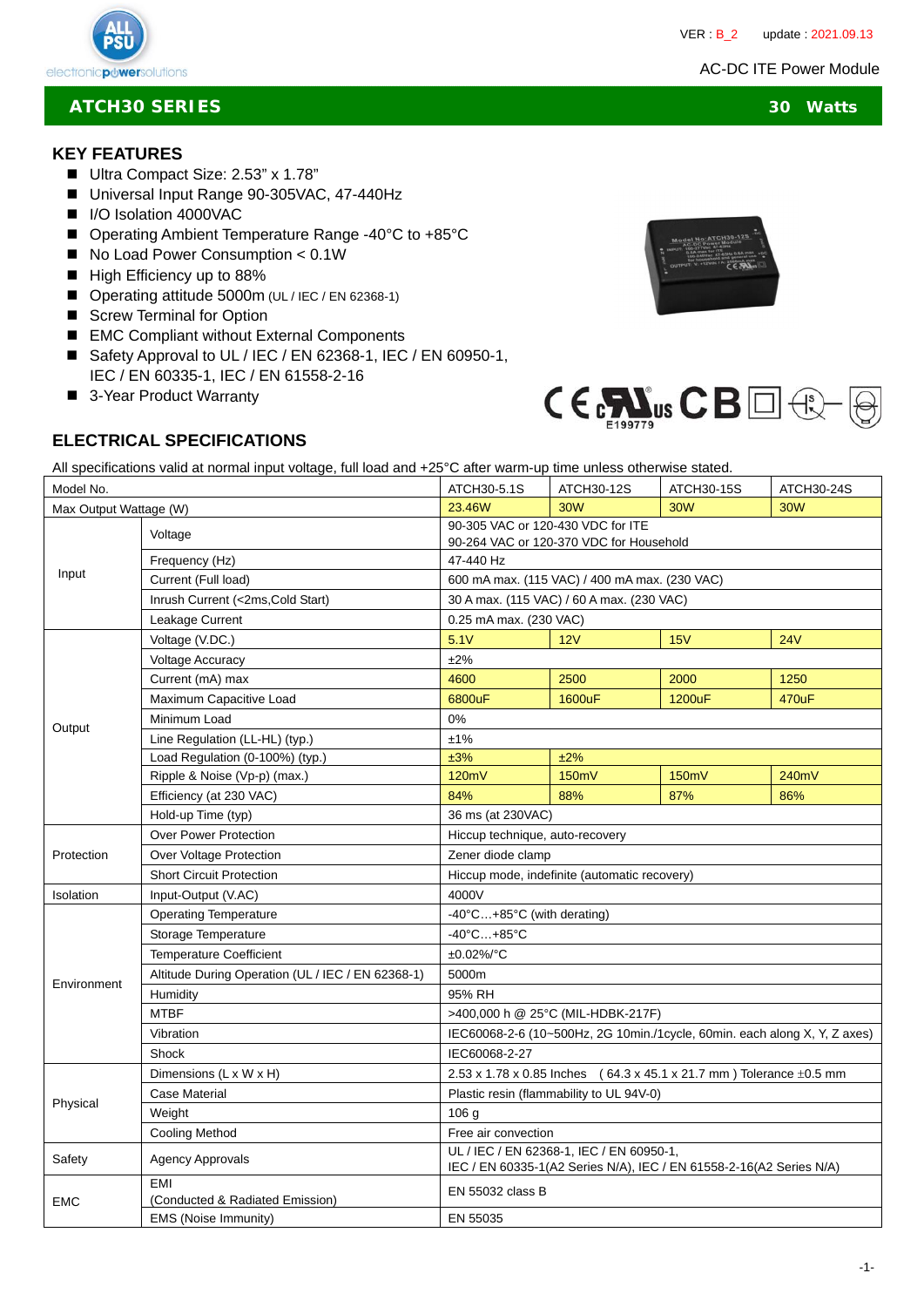# electronicpuwersolutions

C

**ATCH30 SERIES 30 Watts**

# **NOTE**

- 1. Ripple & Noise are measured at 20MHz of bandwidth with 0.1uF & 47uF parallel capacitor.
- 2. **SMPS** incorporating a short-circuit-proof safety isolating transformer (non-inherently) 3. **SMPS** (Switching mode power supply unit)

## BLOCK DIAGRAM DERATING

Single Output



# **MECHANICAL DIMENSIONS ( Top View )**



| PIN# | Single        |  |  |
|------|---------------|--|--|
| 1    | AC IN(N)      |  |  |
| 2    | AC IN (L)     |  |  |
| 3    | -DC OUT       |  |  |
| 4    | <b>NO PIN</b> |  |  |
| 5    | +DC OUT       |  |  |



(Operating Temperature °C)